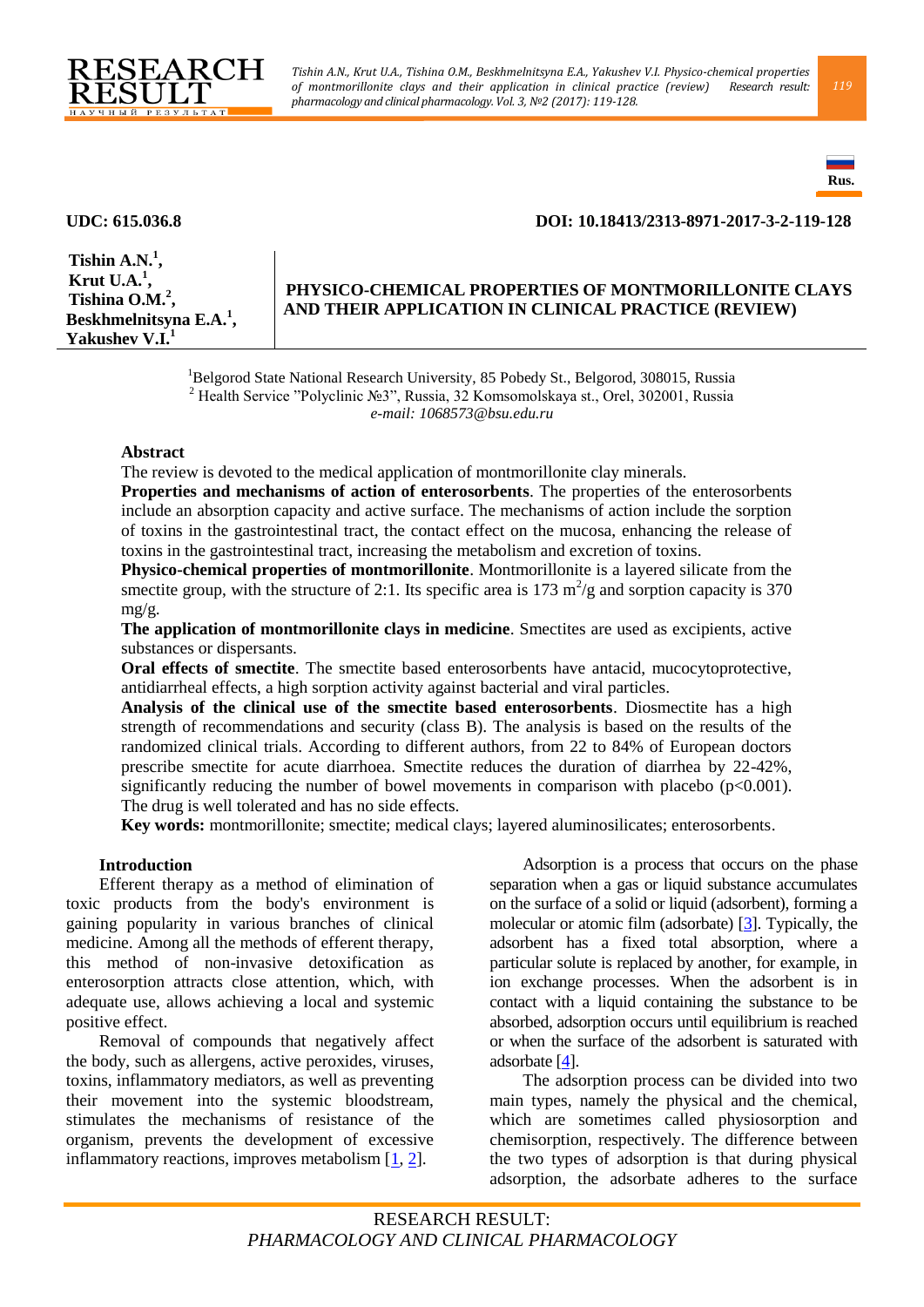through weak intermolecular interactions, such as van der Waals forces, hydrophobicity, hydrogen bonds, polarity, static interactions, and dipole-dipole interactions [\[5\]](#page-5-4). On the other hand, during chemisorption, molecules attach to the surface, forming a chemical bond through electronic exchange [\[6\]](#page-5-5).

RESEARCH

ESULT **НАУЧНЫЙ РЕЗУЛЬТАТ** 

### **Properties and mechanisms of action of enterosorbents**

Enterosorbents have a number of basic characteristics, namely: sorption capacity – the amount of a substance that can bind a sorbent per unit of its mass (mg/g); Active surface – the total area of the adsorbing surface per unit mass  $(m^2/g)$ ; The sorbent's ability to bind various sorbate molecules of different mass and size, including bacterial agents [\[7,](#page-5-6) [8\]](#page-5-7).

As a rule, the more sorption surface of the sorbent, the higher its sorption capacity [\[9,](#page-5-8) [10\]](#page-5-9). However, it should be noted that the sorption capacity of the sorbent, determined "in vitro", can significantly differ from that in clinical practice. In this respect, a study conducted by P.L. Shcherbakov and V.A. Petukhov in 2005 is indicative. When analyzing the sorption activity of enterosorbents with respect to the endotoxin Salmonella abortus, the maximum absorption rate was recorded in smectite dioctahedral (Smecta® ) having a lower sorption surface  $(100 \text{ m}^2/\text{g})$  than methyl silicic acid hydrogel  $(150 \text{ m}^2/\text{g})$ , known under the trade name Enterosgel<sup>®</sup>, which showed a lower rate of endotoxin sorption [\[11\]](#page-5-10). This allows us to reflect on the compliance of technical laboratory characteristics of sorbents and their sorption efficiency with respect to biological objects. In addition, in some works it is pointed out that in some cases clay sorbents with a lower active area show a much more pronounced sorption capacity. This applies mainly to montmorillonite, which has an active area of  $173 \text{ m}^2\text{/g}$  and a sorption capacity of 370 mg/g, which is much higher than that of all native clays under study  $[12]$ .

The main mechanisms of action of agents used for enterosorption include the following four groups. The first group of mechanisms concerns direct interaction and sorption in the lumen of the gastrointestinal tract of toxic products, exo- and endotoxins, pathogenic and conditionally pathogenic microorganisms, possible allergens. This applies to xenobiotics and metabolites both trapped in the lumen of the gastrointestinal tract from the outside, and formed in the lumen of the intestine. The second group refers to the contact effect on the structures of the gastrointestinal tract, including the effect on the enzymatic composition of the gastrointestinal mucosa, the content of various substances having biological activity in the intestinal tissues and, as a consequence, a change in the functional state of the gastrointestinal tract. The third group is the stimulation of the release of endotoxins from the systemic blood stream and internal media into the lumen of the gastrointestinal tract by direct diffusion from the blood and/or to a greater extent with digestive juices. The fourth group of mechanisms includes indirectly enhancing the exchange and excretion of toxins by detoxifying organs, as well as fixing and transferring biologically active substances, such as enzymes and bile acids to the surface of enterosorbent [\[7,](#page-5-6) [13,](#page-5-12) [14,](#page-5-13) [15\]](#page-5-14).

### **Physico-chemical properties of montmorillonite**

To date, a lot of interest is caused by enterosorbents based on clay minerals belonging to the subclass of smectites [\[16,](#page-6-0) [17,](#page-6-1) [18,](#page-6-2) [19,](#page-6-3) [20,](#page-6-4) [21,](#page-6-5) [22\]](#page-6-6). Almost 90% of world production of smectites is concentrated in 22 countries, including Australia, Mexico, Russia, South Africa, USA [\[23\]](#page-6-7).

Enteric sorbents based on smectite clays are characterized by the ability to exert a soft effect on the mucous barrier, not to bind cells of the normal microflora of the gastrointestinal tract and physiologically valuable nutrients, to not disturb the secretion processes, to improve rheological properties of mucus and immunity parameters [\[1,](#page-5-0) [24,](#page-6-8) [25\]](#page-6-9).

Montmorillonite refers to layered clay minerals of the smectite group with a high content of  $SiO<sub>2</sub>$ and  $Al_2O_3$  with a 2:1 structure. This means that the unit cell of this clay mineral consists of three sheets of crystal lattices of a tetrahedral and octahedral structure. The crystal lattice includes an aluminum-oxygen and aluminum-hydroxyloctahedral sheet sandwiched between two siliconoxygen tetrahedral sheets (Fig. 1). The structure of the triple sheet is composed of layers connected by van der Waals forces [\[26,](#page-6-10) [27,](#page-6-11) [28,](#page-6-12) [29,](#page-6-13) [31\]](#page-6-14). The thickness of the layer is about 1 nm, and the transverse dimensions of these layers vary from 100 nm to 1000 nm [\[20,](#page-6-4) [30,](#page-6-15) [31,](#page-6-14) [32,](#page-6-16) [33\]](#page-6-17). The unit cell of montmorillonite includes four octahedral sites and eight tetrahedral sites, that is, montmorillonite belongs to the subclass of dioctahedral smectites. This is due to the fact that trivalent cations prevail in its octahedral layer, such as aluminum and iron cations  $[34, 35, 36, 37,$  $[34, 35, 36, 37,$  $[34, 35, 36, 37,$  $[34, 35, 36, 37,$ [38\]](#page-6-22). The ideal theoretical formula for montmorillonite is as follows:  $_{10}$ (*OII*)<sub>2</sub> 4 4  $3M_{\odot}$ <sup>2</sup>  $(M_y^+ \times nH_2O)(Al_{2-y}^3Mg_y^{2+})Si_4^{4+}O_{10}(OH)$  $+ \sqrt{C}$ :4+  $v_v^+ \times nH_2O(A l_{2-v}^3 M g_v^{2+})St_4^{4+}O_{10}(OH)_2$ , where M + refers to a monovalent cation in the interlayer space, but in reality the composition of montmorillonite differs from the theoretical formula due to the substitution of a number of cations for others [\[33,](#page-6-17) [39\]](#page-6-23).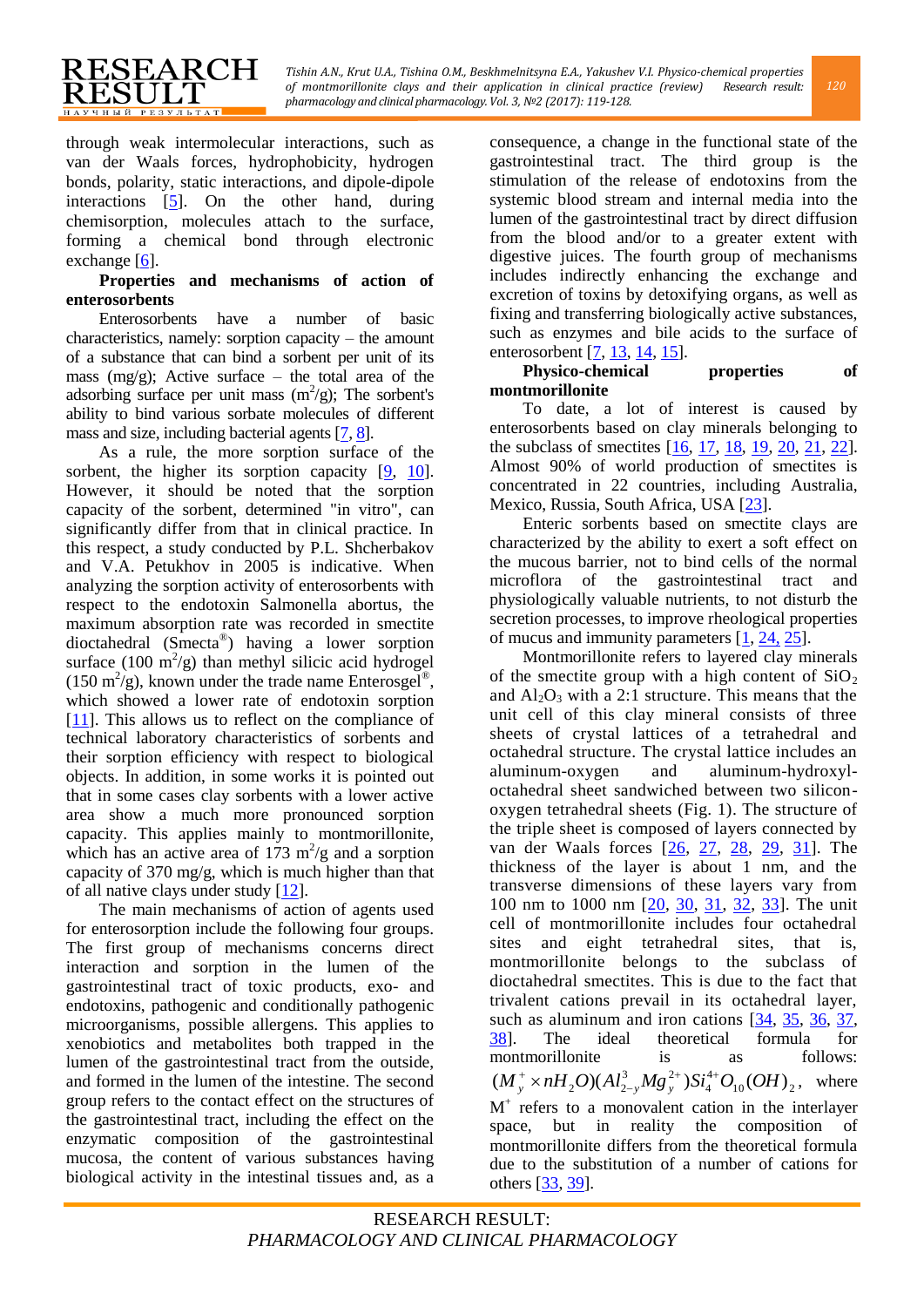

EARCH

учный резул

On the external surface of montmorillonite there are both interlayer and ionized hydroxyl centers [\[40\]](#page-6-24). Cations in the tetrahedral sheet are usually  $Si<sup>4+</sup>$  and  $Al^{3+}$ , in the octahedral sheet –  $Al^{3+}$ ,  $Fe^{3+}$ ,  $Mg^{2+}$ . Because of the isomorphous substitution of cations in both tetrahedral  $(Si^{4+})$  and/or octahedral  $(Ai^{3+}, Fe^{3+})$ ,  $Mg^{2+}$ ) sheets by lower valence cations, the layered structure acquires a constant common negative charge, which is balanced by cation exchange within the interlayer space  $[31, 33, 41]$  $[31, 33, 41]$  $[31, 33, 41]$  $[31, 33, 41]$  $[31, 33, 41]$ . Negative charge contributes to the ability of the clay to adsorb positively charged ions. In addition, the adsorption characteristics of clays are due to their large pore size and surface area. These factors affect the physical properties of montmorillonite, such as the sorption surface and the sorption capacity  $[42, 43, 44]$  $[42, 43, 44]$  $[42, 43, 44]$ . The phenomena that occur on the surfaces of the clay give them high flexibility in adsorption processes. The nature of the surface includes the structure, ion exchange capacity, specific surface area, mechanical and chemical stability, water retention and surface reactivity, which affects the physical and chemical properties of clay minerals [\[45,](#page-7-2) [46\]](#page-7-3). As a rule, clays have replaceable ions on their surface  $[45]$ . The interpack space of montmorillonite contains exchange cations of alkali and alkaline-earth metals and water molecules. This characteristic leads to the fact that clays play a decisive role in the environment, being natural adsorbents of pollutants. Cation exchange occurs easily, without affecting the structure of the clay mineral [\[47\]](#page-7-4).

Depending on the prevalence of the exchange cation in the crystal lattice structure: Montmorillonites can be of sodium or calcium type [\[37\]](#page-6-21). Calcium montmorillonite is the most common of smectites and is found in many geographical places of the world. Sodium montmorillonite is relatively rare compared to calcium montmorillonite,

and it swells more in water than calcium montmorillonite  $[48, 49]$  $[48, 49]$  $[48, 49]$ . The presence of an exchange cation (sodium, calcium) increases the distance between the layers of montmorillonite structures, and as a consequence, ensures the penetration of water molecules between them [\[50\]](#page-7-7).

Montmorillonite possesses high sorption properties due to its structural characteristics. The main characteristics of this material are high internal surface area, high adsorption capacity, high cation exchange capacity, swelling, low hydraulic conductivity and low toxicity  $[42, 51, 52, 53, 54]$  $[42, 51, 52, 53, 54]$  $[42, 51, 52, 53, 54]$  $[42, 51, 52, 53, 54]$  $[42, 51, 52, 53, 54]$ .

Usually, these clay materials are used as natural materials, since they are not subjected to a chemical change. Nevertheless, chemical modification can improve the adsorption capacity of clay, which leads to its wide use in new technologies [\[44,](#page-7-1) [55,](#page-7-12) [56\]](#page-7-13).

Chemical treatment of clay can change its structure, texture and  $\ell$  or other properties [\[57\]](#page-7-14). Indeed, clay minerals are usually classified into natural clays, clays subjected to activation (alkaline or acid treatment) and organic clays (treatment with organic substances) [\[58\]](#page-7-15).

Alkaline activation is usually carried out by treatment with sodium carbonate (soda). Activation of 2-4% of soda is traditionally used to treat lowquality smectites in industry [\[59\]](#page-7-16).

Acidic activation of smectite clays with the help of hydrochloric and sulfuric acids leads to a change in their composition, surface area and porosity, and also to an increase in their absorbing properties [\[60,](#page-7-17) [61,](#page-7-18) [62\]](#page-7-19). In addition, acid treatment removes calcium ions from the surfaces and edge regions of the layers, which increases the total negative charge [\[63,](#page-7-20) [64,](#page-7-21) [65\]](#page-7-22).

Organic smectite clays are obtained by modifying clays with quaternary ammonium cations by cation exchange [\[49\]](#page-7-6). During this procedure, the hydrated cations  $(Na^{\dagger}, K^{\dagger}, Ca^{2+}, Mg^{2+})$  that neutralize the excess negative charge arising from isomorphous substitution in silicon tetrahedra and/or aluminum octahedra are replaced by cations of quaternary ammonium in the interlayer space [\[66\]](#page-7-23). Inorganic cations are gradually replaced by organic cations. Thus, the surface of organic smectite changes from highly hydrophilic to hydrophobic [\[67,](#page-7-24) [68\]](#page-7-25).

# **The administration of montmorillonite clays in medicine**

Montmorillonite clays due to their properties are widely used in medicine and the pharmaceutical industry. For this reason, they are often called medical clays [\[17\]](#page-6-1). Smectites are commonly used in the pharmaceutical industry as excipients, active substances or dispersants that perform technological functions [\[48,](#page-7-5) [69,](#page-7-26) [70\]](#page-8-0). New fillers with very specific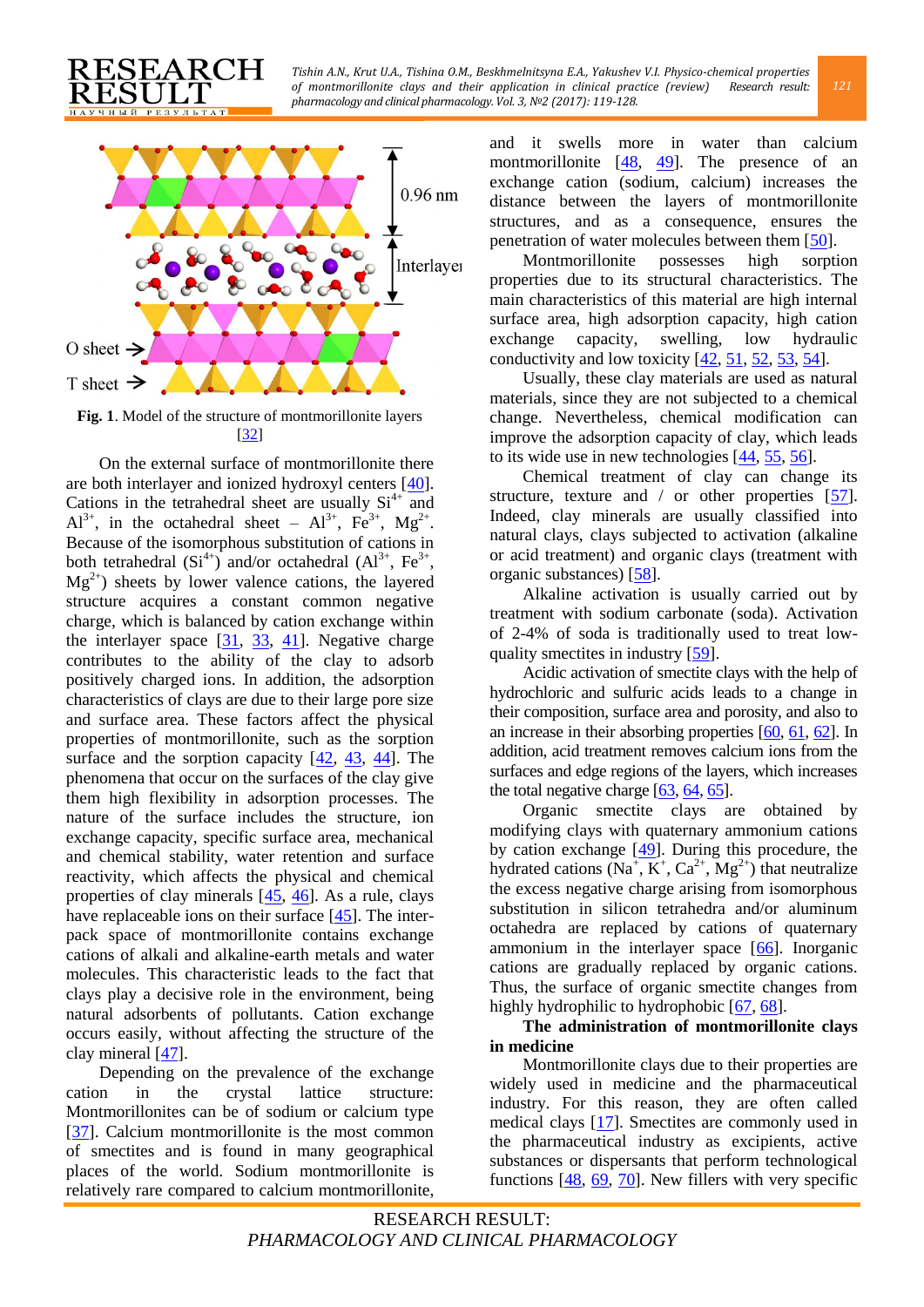goals are added to most new medicines. Such targets are varied to include a decrease or increase in dissolution rate, drug release delay, drug release targeting (biopharmaceutical targets), prevention or reduction of side effects (pharmacological targets), taste masking or stability improvement (technological objectives) [\[70,](#page-8-0) [71,](#page-8-1) [72\]](#page-8-2).

RESEARCH

**RESULT** НАУЧНЫЙ РЕЗУЛЬТАТ

Montmorillonite has attracted much attention due to its ability to allocate drugs in a controlled way, its mucoadhesives and strong detoxification effect, which ultimately leads to high drug efficiency [\[26,](#page-6-10) [29,](#page-6-13) [73\]](#page-8-3). Moreover, the use of montmorillonite corrects gastrointestinal disorders, one of the most common side effects of cancer chemotherapy  $[27, 70, 70]$  $[27, 70, 70]$  $[27, 70, 70]$ [74,](#page-8-4) [75\]](#page-8-5).

Clay minerals are also used as active ingredients in cosmetic products, such as face masks, due to the high content of absorbent substances that contribute to the removal of fats and toxins from the skin surface [\[71\]](#page-8-1). Therefore, they are recommended for inflammatory processes such as furuncles, acne and ulcers, as antiperspirants, to make the skin opaque, remove gloss and pigment spots from the skin surface  $[71, 76]$  $[71, 76]$ .

In addition, medical clays used in creams, powders or emulsions contribute to an increase in the amount of collagen fibers in the skin, suggesting that the protective mechanism of smectite appears to be mediated by a combination of allergen uptake and improved skin barrier function, and by providing a physical barrier Against ultraviolet radiation [\[77\]](#page-8-7).

# **Oral effects of smectite**

Oral application of clays in the treatment of certain diseases is based on the ability of clay and clay minerals to sorb, retain and eliminate xenobiotics, microorganisms and toxic products of their activity, toxic digestive products, gases, food allergens. A number of studies have shown the positive effect of preparations based on clay minerals in the treatment of a number of pathological conditions, mainly in diseases of the gastrointestinal tract [\[78\]](#page-8-8). The use of clay as a medicine, and also as a food additive has an ancient history. Oral application of clays ("geophagia") has been practiced since antiquity in all parts of the world. Among the whole variety of clay minerals, in ancient times primitive tribes mainly used clays with a high content of montmorillonite to prevent stomach pain, digestive disorders, burn treatment, reduce gastric acidity, improve taste qualities  $[79, 80]$  $[79, 80]$ . To this day in many areas of the world, clay minerals are used for food. There are several reasons for geophagy: 1. detoxification, or at least improvement in the taste of foods containing unwanted components; 2. alleviation of gastrointestinal disorders such as

diarrhea; 3. Preparation of mineral additives, in particular iron and calcium; 4. as an antacid to remove excess acidity in the digestive tract. These reasons make geophagy culturally acceptable in the modern world [\[81\]](#page-8-11). In general, of all clays, smectites (including montmorillonite) are considered more reactive in the gastrointestinal tract [\[82\]](#page-8-12).

Smectites, including montmorillonite after oral ingestion has an antacid, antidiarrhoeal, cytoprotective against the mucosa of the gastrointestinal tract properties.

The increased acidity in the stomach resulting from excessive formation of hydrochloric acid by parietal cells of the gastric fundal glands can be effectively reduced by oral use of non-systemic antacids, such as montmorillonite-based enterosorbents. Clay minerals have an antacid effect through two mechanisms: (a) the direct neutralization of hydrochloric acid in the stomach and (b) the adsorption of  $H + \text{ions}$  on the surface of the enterosorbent. The antacid effect of montmorillonite clays is due to a second mechanism, that is, the sorption of hydrogen cations on the surface, as well as in the interlayer space of the mineral. The main centers of interaction of montmorillonite and hydrogen cations are the structural cations of the octahedral and tetrahedral layers  $(Mg^{2+})$ ,  $Al^{3+}$ ), as well as the interlayer space and cations located in it [\[83,](#page-8-13) [84\]](#page-8-14).

Clays from the smectite group, when administered orally, have a stabilizing effect on the barrier functions of the gastrointestinal mucosa, interacting directly with mucus elements. Thus, clay minerals improve the protection of the mucosa from aggressive factors acting on the mucosa of the gastrointestinal tract [\[85,](#page-8-15) [86,](#page-8-16) [87\]](#page-8-17).

When interacting with mucus in the gastrointestinal tract, smectite forms a protective film on the mucosal surface, which reduces the aggressive action of the stomach environment. In addition, it sorbs gases, toxins, bacteria and viruses. The mechanism of protective action is to increase the viscosity of mucus and inhibit the degradation of glycoproteins that make up its composition. Smectite reduces the destruction of mucus by bacteria and disruption of the integrity of membranes of enterocytes, which causes normalization of the waterelectrolyte balance and absorption of nutrients [\[88,](#page-8-18) [89\]](#page-8-19). At the moment in Russia smectite is the only enterosorbent with proven cytoprotective properties [\[11\]](#page-5-10).

Diarrhea is an acute or chronic pathological condition in which there is increased fluid formation in the lumen of the gastrointestinal tract and its rapid evacuation by natural means. This is manifested by a rapid liquid stool, abdominal pain, increased gas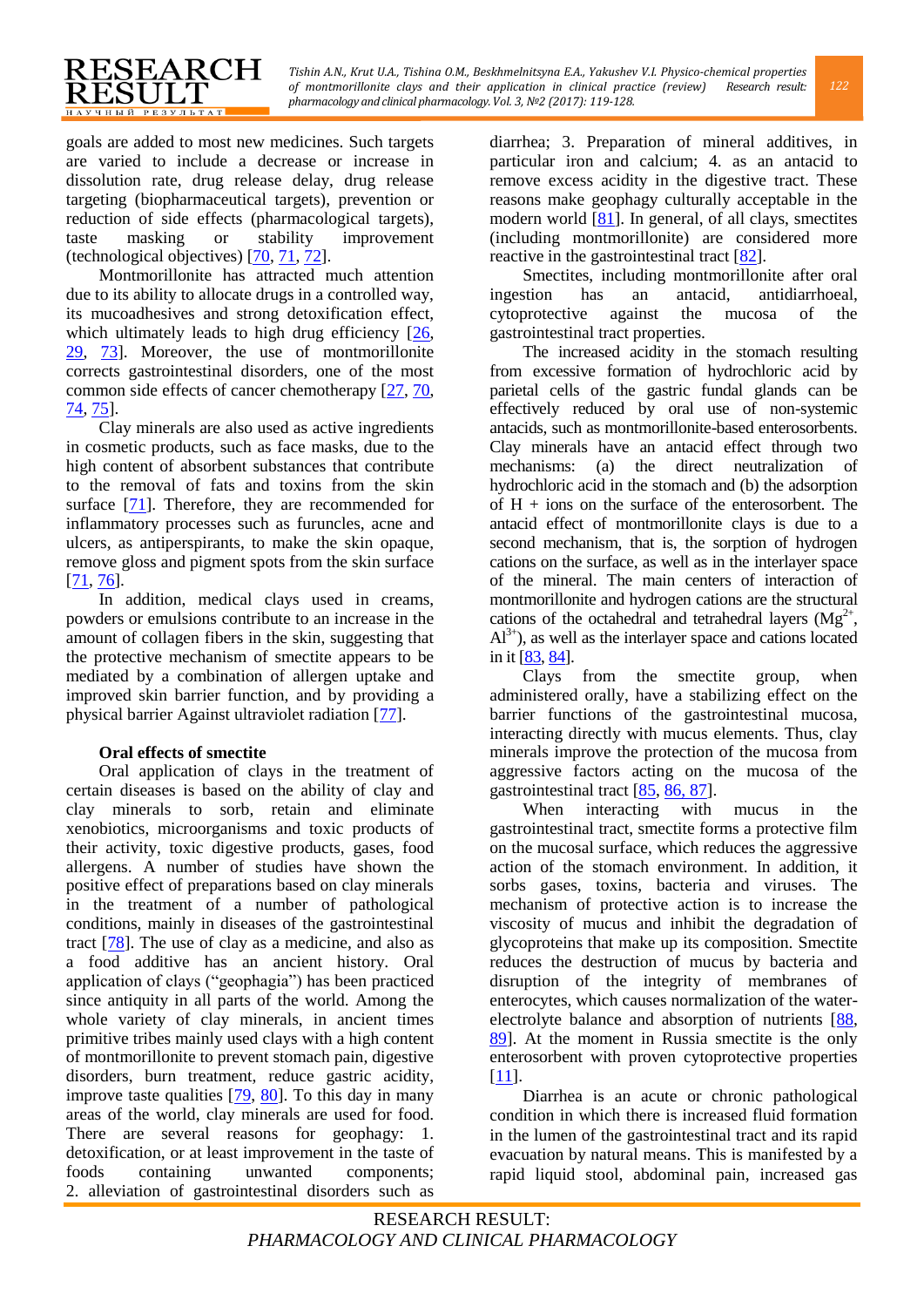production. Diarrhea can be caused by bacterial infection, intoxication, inadequate intestinal absorption, allergy, etc. In this regard, smectite is widely used to stop diarrhea, sorbing excess fluid, gases, bacterial toxins in the lumen of the gastrointestinal tract, contributing to the reduction of inflammation in the wall of the small and large intestine [\[25,](#page-6-9) [90,](#page-8-20) [91\]](#page-8-21).

RESEARCH

**ESULT НАУЧНЫЙ РЕЗУЛЬТАТ** 

In vitro conditions, smectite and psyllium have been found to possess the highest sorptive capacity for *S.enteritidis* and *E.coli*. The smectite results were better not only in the number of adsorbed bacterial cells, but also in the number of cells remaining in the solution after removal of the sorbent  $[92]$ . In the experiment, the high sorption ability of smectite was also shown for some other gram-positive bacteria (*V.cholerae*, *C.jejuni*, *C.difficile*, *Shigella sonnei*), their toxins and metabolites, and also for rotavirus. Smectite is able to fix on its surface and eliminate up to 90% of viral particles [\[11,](#page-5-10) [93,](#page-8-23) [94,](#page-8-24) [95\]](#page-8-25).

In addition, enterosorbents have the ability to the so-called distant action, which manifests itself in the change of various biochemical parameters in tissues and organs, far removed from the gastrointestinal tract. This mainly relates to changes in the functional state of the liver, reduction of the total cholesterol in the blood, the appearance of an immunomodulatory effect associated with a decrease in antigenic effect due to improved proteolysis in the food lump [\[14\]](#page-5-13).

It should be especially noted that enterosorbents are not absorbed in the gastrointestinal tract, and, as a consequence, do not have a resorptive effect. This property is fundamental for enterosorbents and is presented with the main requirement on a par with the absence of toxicity in the search for new substances for enterosorbents.

# **Analysis of the clinical administration of smectite based enterosorbents**

Based on data from evidence-based medicine, it can be said with certainty that sorption therapy with smectite-based drugs is widely used in clinical medicine to treat diseases associated with endogenous intoxication syndrome in both children and adults, including pregnant women. It should be noted that among all enterosorbents in acute gastroenteritis in children and adults, only dioctahedral smectite has a high degree of evidence and safety (class B) [\[96,](#page-8-26) [97,](#page-8-27) [98\]](#page-8-28).

Trust in enterosorbents based on smectite dioctahedral is extremely high among doctors. This is true both for developing countries and for developed countries. So Szajewska (2000) points out that 22% of doctors in European countries use smectite to treat gastroenteritis in children as an adjuvant therapy.

According to Uhlen (2004), the use of smectite by French pediatricians in private medicine reaches 84%. In clinics in Prague, about 46% of children with acute diarrhea received smectite (Kudlova, 2010). Hou (2013), based on the analysis of appointment sheets in 20 hospitals in two provinces of China, notes that almost two thirds of adults suffering from acute infectious diarrhea have been prescribed diosmectitis [\[99\]](#page-8-29).

As a result of a multicenter, randomized, double-blind, placebo-controlled study, dioctahedral smectite has a high oral efficacy for the treatment of acute diarrhea in adults compared to the placebo group, which was manifested by a reduction in the timing of recovery. In this case the drug was well tolerated, and the patients did not notice any negative side effects [\[100\]](#page-9-0).

When testing the safety and tolerability of NovaSil® enterosorbent, which contains dioctahedral smectite, which was used at a high risk of aflatoxicosis in Ghana, no side effects of the drug were found. During the study, 0.5% reported nausea, diarrhea, heartburn, and dizziness with both Nova $\text{Si}^{1}$ <sup>®</sup> and placebo, indicating high safety when using dioctahedral smectite [\[19,](#page-6-3) [101,](#page-9-1) [102\]](#page-9-2).

Diosmectit is one of the most effective and safe antidiarrheal agents that can be used in children as an adjunctive therapy to oral rehydration to reduce the timing of diarrhea and reduce its volume. This was shown in two parallel, double-blind clinical trials with the participation of 602 children aged 1 to 36 months with acute diarrhea and dehydration symptoms, which were conducted in Malaysia Peru. Children received diosmectite at a dose of 6 g per day between 1 and 12 months and 12 g per day between the ages of 13 and 36 months for 3 days, with a decrease in dose twice in the following days until relief of signs of diarrhea or placebo. The results were presented separately for two groups of the population. In Peru, in the diosmetic group compared to the placebo group, the total amount of stool at the 72nd hour of treatment was reduced (102.0±65.5 g/kg versus  $118.8 \pm 92.5$  g/kg,  $p=0.032$ ) and more Short duration of diarrhea (68.17 h against 118.92 h, p=0.001). Positive effect of diosmectite was exposed to both rotavirus-positive and rotavirus-negative children. In Malaysia, the 72 hour mass was also significantly lower in the group receiving diosmectitis than in the placebo group (87.9±81.2 g/kg versus  $90.7\pm94.0$  g/kg, p=0.007). The duration of diarrhea was significantly reduced in children receiving diosmectitis than in the placebo group (25.1 h versus  $32.6$  h,  $p=0.001$ ). However, in this case, the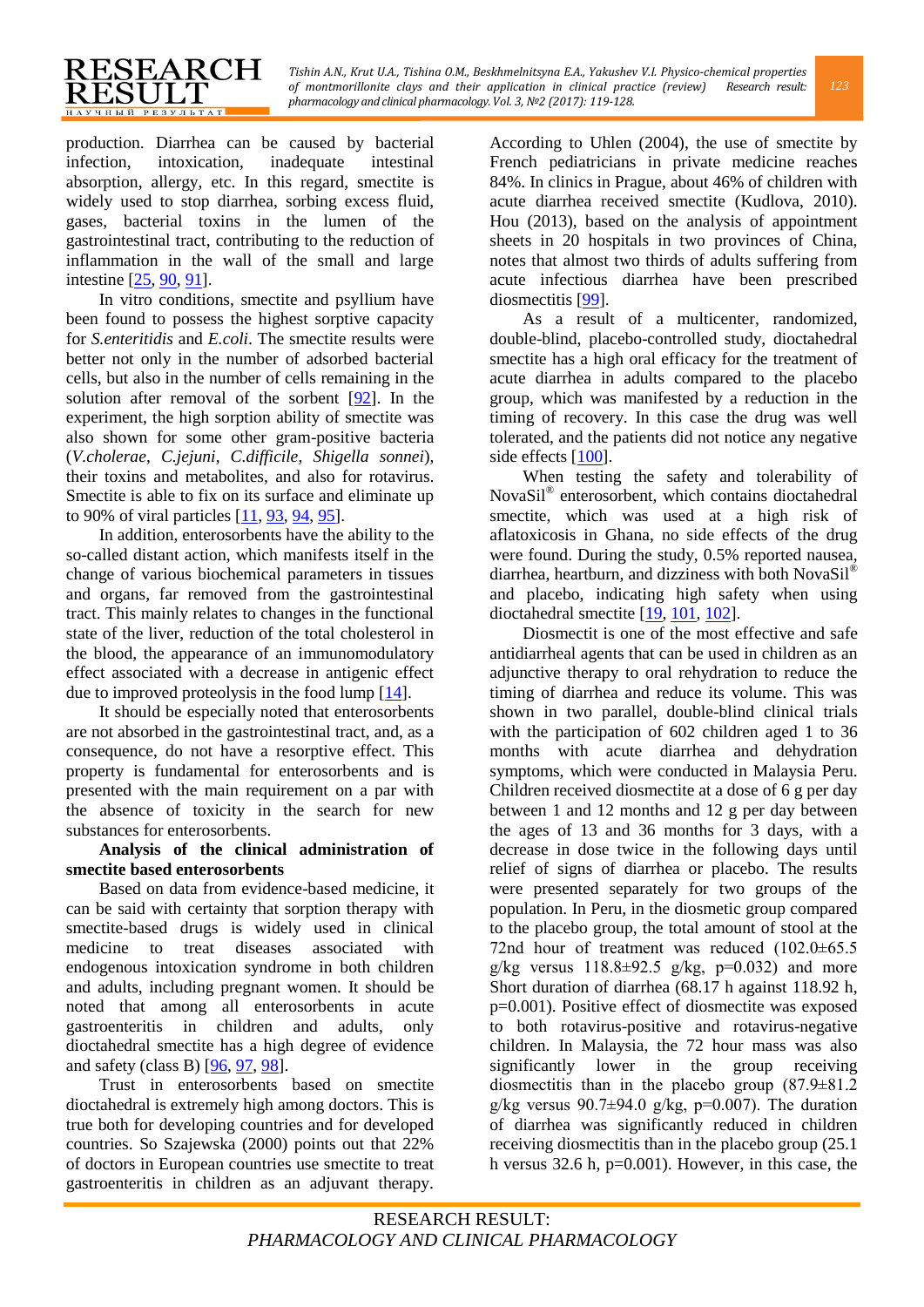positive effect of treatment with diosmectitis was observed only in rotavirus-negative children [\[103\]](#page-9-3).

RESEARCH

ESULT **НАУЧНЫЙ РЕЗУЛЬТАТ** 

A later, open-label, randomized clinical trial in India found that dioctahedral smectite shortens the duration of diarrhea. In this study, 117 children aged 2 to 5 years with acute diarrhea were prescribed diosmectitis in a dose of 1.5 g three times a day for 5 days or placebo. Children who received smectite recovered more quickly than in the placebo group. This was manifested by a decrease in the resolution time of diarrhea (64.34±14.86 h against 82.37±21.43 h,  $p<0.001$ ). Thus, the results of numerous studies confirmed that smectite clay enterosorbents as a supplement to the standard rehydration therapy for acute diarrhea have high efficacy, which is indicated by a reduction in the timing of diarrhea resolution, a decrease in stool volumes, and a reduction in recovery time [\[104\]](#page-9-4).

As a combined meta-analysis of nine randomized controlled trials has shown, smectite in children reduces the duration of diarrhea by an average of 23 hours, and, moreover, significantly reduces the total number of defecations in comparison with placebo. Treatment was accompanied by an increased likelihood of recovery on day 3, in addition, the use of smectite significantly reduces the likelihood of diarrhea lasting more than 7 days. In all studies of side effects with short-term therapy with dioctahedral smectite was not found [\[96\]](#page-8-26).

#### **Conclusion**

Thus, evidence of the effectiveness of enterosorbents based on smectite clays is very wide in both developed and developing countries, when used in inpatient and outpatient settings. Mechanisms involved in the antidiarrheal effect include increased colonic mucin secretion and modulation of cytokine production by mucosal cells, as well as effects on intestinal permeability and secretion of electrolytes. In addition, montmorillonite has a mucocytoprotective effect, affects the production of enzymes and cytokines by cells of the gastrointestinal tract, has a variety of long-range effects, has a pronounced detoxification effect.

#### **[Grant support](https://www.ncbi.nlm.nih.gov/pubmed/28410596)**

The research was partially supported by the government contract №14. N08.11.0109.

**Conflicts of Interest:** The authors have no conflict of interest to declare.

#### **References**

<span id="page-5-0"></span>1. Golubev N.N., Maev I.V. Samsonov A.A. Aspects of the clinical use of enterosorbent Neosmectin. *Diseases of the digestive system*. 2008. № 2 (10): 62-65. [\[Full text\]](http://www.rmj.ru/articles/bolezni_organov_pishchevareniya/Aspekty_klinicheskogo_primeneniya__enterosorbenta_Neosmektin/)

<span id="page-5-1"></span>2. Uchaykin V.F., Novokshonov A.A., Sokolova N.V. Enterosorption is an effective method of etiopathogenetic therapy of acute intestinal infections. *Infant Infections*. 2005. № 3: 39-43. [\[eLIBRARY\]\[Full](http://elibrary.ru/item.asp?id=9120250)  [text\]](http://elibrary.ru/download/elibrary_9120250_18102090.pdf)

<span id="page-5-2"></span>3. Oremusovà J. *Manual for laboratory practice in physical chemistry for students of pharmacy*. (Department of Physical Chemistry, Faculty of Pharmacy, Comenius University, Bratislava, in Slovak, 2007). [\[Full text\]](http://www.uobabylon.edu.iq/eprints/publication_1_14313_250.pdf)

<span id="page-5-3"></span>4. Kalibantonga P.D. Adsorption of Heavy Metals from Solution by South African Industrial Clay. *A thesis submitted at Tshwane University of Technology*. 2004.

<span id="page-5-4"></span>5. Dawood S., Sen T. Review on dye removal from its aqueous solution into alternative cost effective and nonconventional adsorbents. *J. Chem. ProcessEng*. 2014. 1: 104[. \[Full text\]](http://www.jscholaronline.org/full-text/JCPE/105/Review-on-Dye-Removal-from-Its-Aqueous-Solution-into-Alternative-Cost-Effective-and-Non-Conventional-Adsorbents.php)

<span id="page-5-5"></span>6. Artioli Y. Adsorption. In: Erik Sven, Brian F. (Eds.). *Encyclopedia of Ecology. Academic Press*. (Oxford, 2008): 60-65. [\[PubMed\]](https://academic.oup.com/aob/article-lookup/doi/10.1093/aob/mcp308)

<span id="page-5-6"></span>7. Panfilova V.N., Taranushenko T.E. Application of enterosorbents in clinical practice. *Pediatric Pharmacology*. 2012. V.9, №6: 34-39. [\[eLIBRARY\]\[Full](http://elibrary.ru/item.asp?id=18411137)  [text\]](http://elibrary.ru/download/elibrary_18411137_81096322.pdf)

<span id="page-5-7"></span>8. Buhanov V.D., Vesentsev A.I., Naumenko L.I., Sokolovsky P.V., Pankova O.N. Influence of the enterosorbent on quality of eggs. *Research result: pharmacology and clinical pharmacology*. 2016. Vol. 2, №2: 107-112. [\[eLIBRARY\]\[Full text\]](http://elibrary.ru/item.asp?id=26673135)

<span id="page-5-8"></span>9. Worch E. *Adsorption Technology in Water Treatment: Fundamentals, Processes and Modelling*. (Walter de Gruyter GmbH & Co. KG, Berlin/Boston. 2012). [\[Full text\]](http://197.14.51.10:81/pmb/CHIMIE/Traitement/Adsorption%20Technology%20in%20Water%20Treatment.pdf)

<span id="page-5-9"></span>10. Santos S.C.R., Oliveira A.F.M., Boaventura R.A.R. Bentonitic clay as adsorbent for the decolourisation of dye house effluents. *J. Clean. Prod*. 2016. 126: 667- 676[. \[PubMed\]](https://www.researchgate.net/publication/301277044_Bentonitic_clay_as_adsorbent_for_the_decolourisation_of_dyehouse_effluents)

<span id="page-5-10"></span>11. Shcherbakov P.L., Petukhov V.A. Comparative effectiveness of enterosorbents in children with diarrhea. Questions of modern pediatrics. 2005. V. 4. №4: 86-90. [\[eLIBRARY\]\[Full text\]](http://elibrary.ru/item.asp?id=18183888)

<span id="page-5-11"></span>12. Sarma G.K., Gupta S.S., Bhattacharyya K.G. Adsorption of Crystal violet on raw and acid-treated montmorillonite, K10, in aqueous suspension. *J. Environ. Manag*. 2016. 171: 1-10[. \[PubMed\]](https://www.ncbi.nlm.nih.gov/pubmed/26866669)

<span id="page-5-12"></span>13. Vershinin A.S., Bychkovskikh V.A., Smirnov D.M. Application of enterosorbent Polysorb MP (colloidal silicon dioxide) in the complex therapy of various pathological conditions accompanied by endotoxicosis (literature review). Herald of SUSU. Series "Education, Health Care, Physical Culture". 2013. V. 13. №3: 125-129. [\[Full text\]](http://www.rmj.ru/articles/pediatriya/Primenenie_enterosorbenta_Polisorb_MP_v_pediatricheskoy_praktike/)

<span id="page-5-13"></span>14. Nikolaev V.G., Mikhalovskii S.V., Gurina N.M. Modern enterosorbents and mechanisms of their action. *Efferent therapy*. 2005. V. 11. № 4: 3-17. [\[eLIBRARY\]\[Full text\]](http://elibrary.ru/item.asp?id=26356677)

<span id="page-5-14"></span>15. Yakovleva I.N., Shaposhnikov A.A., Vesenzev A.I., Kovaleva V.U., Zakirova L.R., Shevchenko T.S., Shentseva E.A. A Method for production of phytomineralsorbent, physical and chemical properties of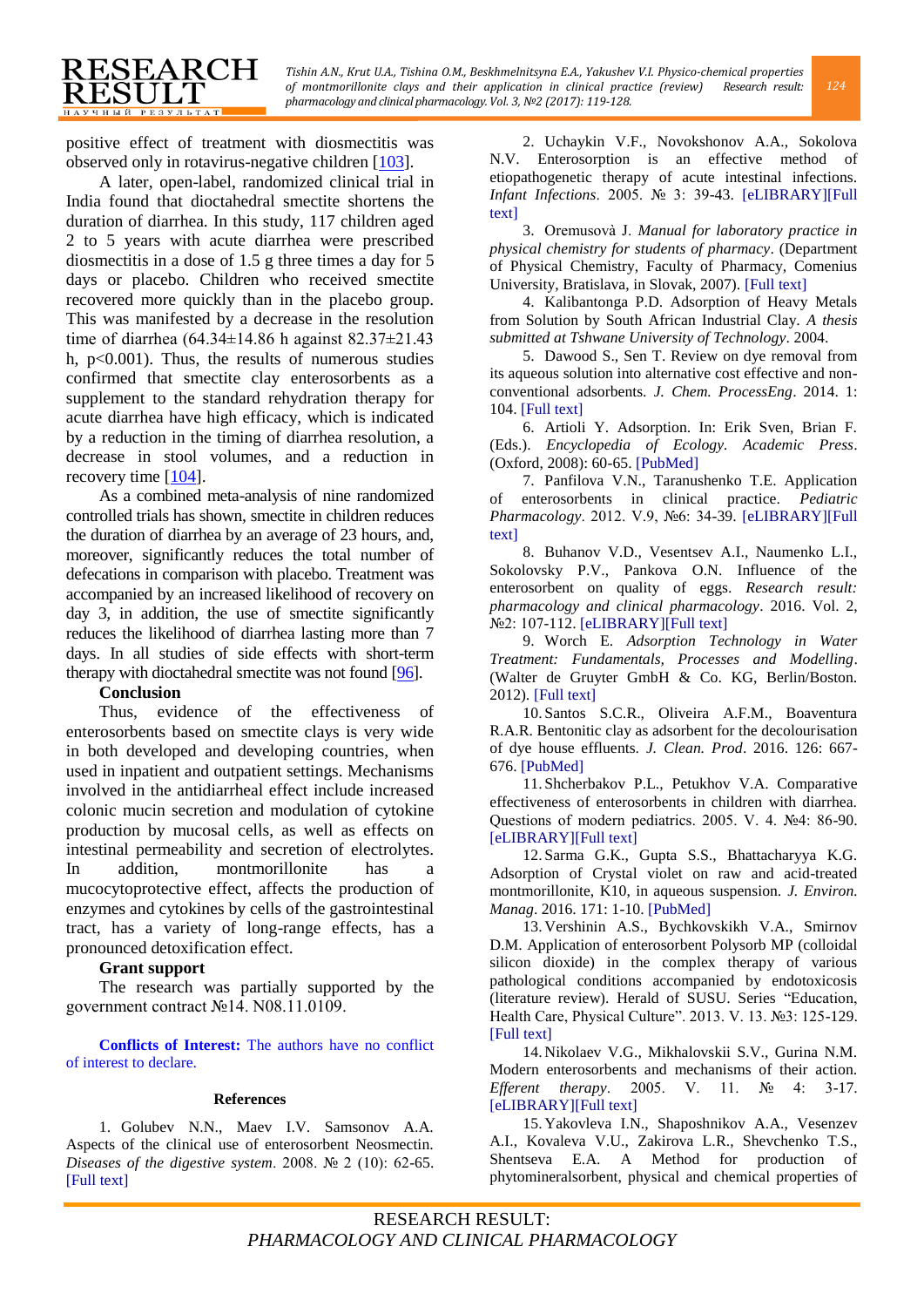it, effect on the living systems and the quality of the livestock industry products. *Research result: pharmacology and clinical pharmacology*. 2016. Vol. 2, №2: 119-124[. \[Full text\]](http://dspace.bsu.edu.ru/bitstream/123456789/17482/1/Yakovleva_A_method_16.pdf)

RESEARCH

**RESULT** 

<span id="page-6-0"></span>16.Babayan M.L. Application of Smectas in the treatment of diseases of the gastrointestinal tract. *Rus. med. Journal*. 2004. № 16 (12): 972-976. [\[Full text\]](http://www.rmj.ru/articles/pediatriya/Primenenie_Smekty_v_lechenii_zabolevaniy_gheludochnokishechnogo_trakta/)

<span id="page-6-1"></span>17. Dubouk G.P., Gerom M.C., Tria G.V. Therapeutic use of medical clays in gastroenterology. *Rus. med. Journal*. 2006. V. 8, №1: 35-38[. \[Full text\]](http://www.rmj.ru/articles/bolezni_organov_pishchevareniya/Terapevticheskoe_primenenie_medicinskih_glin_v_gastroenterologii/)

<span id="page-6-2"></span>18. Shirobokov V.P., Yankovskii D.S., Dyvent G.S. Prospects for the use of bentonite in the creation of a new type of multiprobiotics. Modern pediatrics. 2008. №4 (21): 143-154. [\[eLIBRARY\]](http://elibrary.ru/item.asp?id=23773211)

<span id="page-6-3"></span>19.Wang P., Afriyie-Gyawu E., Tang Y., Johnson N.M., Xu L., Tang L., Huebner H.J., Ankrah N.A., Ofori-Adjei D., Ellis W., Jolly P.E., Williams J.H.,Wang J.S., Phillips T.D. NovaSil clay intervention in Ghanaians at high risk for aflatoxicosis: II. Reduction in biomarkers of aflatoxin exposure in blood and urine. *Food Addit Contam.*  2008. 25: 622-634. [\[PubMed\]\[Full text\]](https://www.ncbi.nlm.nih.gov/pubmed/18478481)

<span id="page-6-4"></span>20. Feng S.-S., Mei L., Anitha P., Gan C.W., Zhou W.Y. Poly(lactide)-vitamin E derivative/montmorillonite nanoparticle formulations for the oral delivery of docetaxel*. Biomaterials.* 2009. 30: 3297-3306. [\[PubMed\]](https://www.ncbi.nlm.nih.gov/pubmed/19299012)

<span id="page-6-5"></span>21.Bondarev A.V. "Development of composition and technology of granular dosage form with adsorption action based on montmorillonite clay" (PhD diss., University of Belgorod, 2015). [\[Full text\]](http://www.pmedpharm.ru/content/files/%D0%94%D0%B8%D1%81%D1%81%D0%B5%D1%80%D1%82%D0%B0%D1%86%D0%B8%D1%8F%20%D0%91%D0%BE%D0%BD%D0%B4%D0%B0%D1%80%D0%B5%D0%B2%20%D0%B8%D1%8E%D0%BB%D1%8C%203(1).pdf)

<span id="page-6-6"></span>22. Vezentsev A.I., Dudina S.N., Vezentsev A.A. Development of enterosorbent based on clays of the Belgorod region. Scientific reports of BelSU. Ser. Natural. science. 2006. № 3 (23). 4.: 55-59. [\[Full text\]](http://dspace.bsu.edu.ru/bitstream/123456789/3796/1/Vezentseva%20A.I._Razrabotka.pdf)

<span id="page-6-7"></span>23.Who (World Health Organization). Bentonite, kaolin, and selected clay minerals.*World health organization, international programme on chemical safety V. 231*. (World Health Organization, Geneva, Switzerland, 2005). [\[Full text\]](http://www.who.int/ipcs/publications/ehc/ehc_231.pdf)

<span id="page-6-8"></span>24. Artevenko P.D., Posokhova A.V., Tarasenko G.A. Modern medical and biological problems of the use of mineral and organic enterosorbents as components of biologically active food additives. Pacific Medical Journal. 2009. № 1: 29-32. [\[eLIBRARY\]\[Full text\]](http://elibrary.ru/item.asp?id=12610329)

<span id="page-6-9"></span>25.Zychowski K.E., Elmore S.E., Rychlik K.A., Ly H.J., Pierezan F., Isaiah A., Suchodolski J.S., Hoffmann A.R., Romoser A.A., Phillips T.D. Mitigation of colitis with NovaSil clay therapy. *Dig Dis Sci.* 2015. 60(2): 382- 392[. \[PubMed\]\[Full text\]](https://www.ncbi.nlm.nih.gov/pubmed/25240298)

<span id="page-6-10"></span>26. Kevadiya B.D., Bajaj H.C. The Layered silicate, Montmorillonite (MMT) as a drug delivery carrier. *Key Engineering Materials*. 2013. Vol. 571: 111-132. [\[PubMed\]](https://www.researchgate.net/publication/269345308_The_Layered_Silicate_Montmorillonite_MMT_as_a_Drug_Delivery_Carrier)

<span id="page-6-11"></span>27. Kevadiya B.D., Thumbar R.P., Rajput M.M., Rajkumar S., Brambhatt H., Joshi G.V., Dangi G.P.,Mody H.M., Gadhia P.K., Bajaj H.C. Montmorillonite/poly-(εcaprolactone) composites as versatile layered material: reservoirs for anticancer drug and controlled release property. *Eur. J. Pharm. Sci*. 2012. 47: 265-272. [\[PubMed\]](https://www.ncbi.nlm.nih.gov/pubmed/22525435)

<span id="page-6-12"></span>28.Wicklein B., Darder M., Aranda P., Ruiz-Hitzky E. Bio-organoclays based on phospholipids as immobilization hosts for biological species. *Langmuir.*  2010. 26: 5217-5225. [\[PubMed\]](http://pubs.acs.org/doi/full/10.1021/la9036925%40proofing)

<span id="page-6-13"></span>29. Feng S.S., Mei L., Anitha P., Gan C.W., Zhou W. Poly(lactide)-vitamin E derivative/montmorillonite nanoparticle formulations for the oral delivery of docetaxel. *Biomaterials* 2009. 30: 3297-3306[. \[PubMed\]](https://www.ncbi.nlm.nih.gov/pubmed/19299012)

<span id="page-6-15"></span>30. Noyan H., Önal M., Sarıkaya Y. The effect of sulphuric acid activation on the crystallinity, surface area, porosity, surface acidity, and bleaching power of a bentonite. *FoodChem*. 2007. 105: 156-163. [\[PubMed\]](https://www.researchgate.net/publication/222202030_The_effect_of_sulphuric_acid_activation_on_the_crystallinity_surface_area_porosity_surface_acidity_and_bleaching_power_of_a_bentonite)

<span id="page-6-14"></span>31.Bergaya F., Lagaly G. General introduction: clays, clay minerals, and clay science. In: Bergaya F., Lagaly G. (Eds.). (*Handbook of Clay Science*. Elsevier, Amsterdam, 2013). P. 1-19[. \[PubMed\]](http://www.sciencedirect.com/science/article/pii/B9780080982588000018)

<span id="page-6-16"></span>32.Zhu R.L., Chen Q.Z., Zhou Q., Xi Y.F., Zhu J.X., He H.P. Adsorbents based on montmorillonite for contaminant removal from water: a review. *Appl. Clay Sci.* 2016. 123: 239-258. [\[PubMed\]](http://www.sciencedirect.com/science/article/pii/S0169131715302155)

<span id="page-6-17"></span>33.Brigatti M.F., Galan E., Theng B.K.G. Structure and mineralogy of clay minerals. In:Bergaya, F., Lagaly, G. (Eds.). (*Handbook of Clay Science*, Part A, second ed. Elsevier, Amsterdam, 2013): 21-82. [\[PubMed\]](http://www.sciencedirect.com/science/article/pii/B978008098258800002X)

<span id="page-6-18"></span>34.Boylu F., Ginku K., Esenli F., Gelik M.S. The separation efficiency of Na-bentonite by hydrocyclone and characterization of hydrocyclone products. *Int. J. Miner. Process*. 2010. 94: 196-202. [\[PubMed\]](http://www.sciencedirect.com/science/article/pii/S0301751610000025)

<span id="page-6-19"></span>35. Sampatakakis S., Linos A., Papadimitriou E., Petralias A., Dalma A., Papasaranti E.S., Christoforidou E., Stoltidis M. Respiratory disease related mortality and morbidity on an island of Greece exposed to perlite and bentonite mining dust. *Int.J. Environ. Res. Public Health.* 2013. 10: 4982-4995. [\[PubMed\]\[Full text\]](https://www.ncbi.nlm.nih.gov/pmc/articles/PMC3823331/)

<span id="page-6-20"></span>36. Nagy N.M., Kónya J. Interfacial Chemistry of Rocks and Soils. *CRC Press Taylor &Francis*. (New York, 2009). [\[PubMed\]](https://dl.sciencesocieties.org/publications/vzj/abstracts/11/2/vzj2011.0191br?access=0&view=pdf)

<span id="page-6-21"></span>37.Borrelli R.A., Thivent O., Ahn J. Parametric studies on confinement of radionuclide sin the excavated damaged zone due to bentonite type and temperature change. *Phys. Chem. Earth*. 2013. 65: 32-41. [\[PubMed\]](http://www.sciencedirect.com/science/article/pii/S1474706513000569)

<span id="page-6-22"></span>38. Ghadge A.N., Ghangrekar M.M. Development of low cost ceramic separator using mineral cation exchanger to enhance performance of microbial fuel cells. *Electrochim. Acta*. 2015. 166: 320-328[. \[PubMed\]](http://www.sciencedirect.com/science/article/pii/S0013468615007021)

<span id="page-6-23"></span>39.Chen Q.Z., Liu H.M., Zhu R.L., Wang X., Wang S.Y., Zhu J.X., He H.P. Facile synthesis of nitrogen and sulfur co-doped graphene-like carbon materials using methyl blue/montmorillonite composites. *Microporous Mesoporous Mater*. 2016. 225: 137-143. [\[PubMed\]\[Full](https://www.researchgate.net/publication/290201703_Facile_Synthesis_of_Nitrogen_and_Sulfur_Co-doped_Graphene-like_Carbon_Materials_using_Methyl_BlueMontmorillonite_Composites)  [text\]](https://www.researchgate.net/publication/290201703_Facile_Synthesis_of_Nitrogen_and_Sulfur_Co-doped_Graphene-like_Carbon_Materials_using_Methyl_BlueMontmorillonite_Composites)

<span id="page-6-24"></span>40. Nien Y.T., Liao Y.H., Liao P.C. Antibacterial activity of poloxamer-modified montmorillonite clay against E.coli. *Mater.Lett*. 2011. 65: 3092-3094. [\[PubMed\]](http://www.sciencedirect.com/science/article/pii/S0167577X11007208)

<span id="page-6-25"></span>41. Oh J.M., Biswick T.T., Choy J.H. Layered nonmaterial's for green materials. *J. Mater. Chem*. 2009. 19: 2553-2563. [\[PubMed\]\[Full text\]](https://www.researchgate.net/publication/228980408_Layered_nanomaterials_for_green_materials)

<span id="page-6-26"></span>42. Hanuláková D., Zeman J., Vašíček R., Přikryl R., Kuchovský T. Determination of pore water composition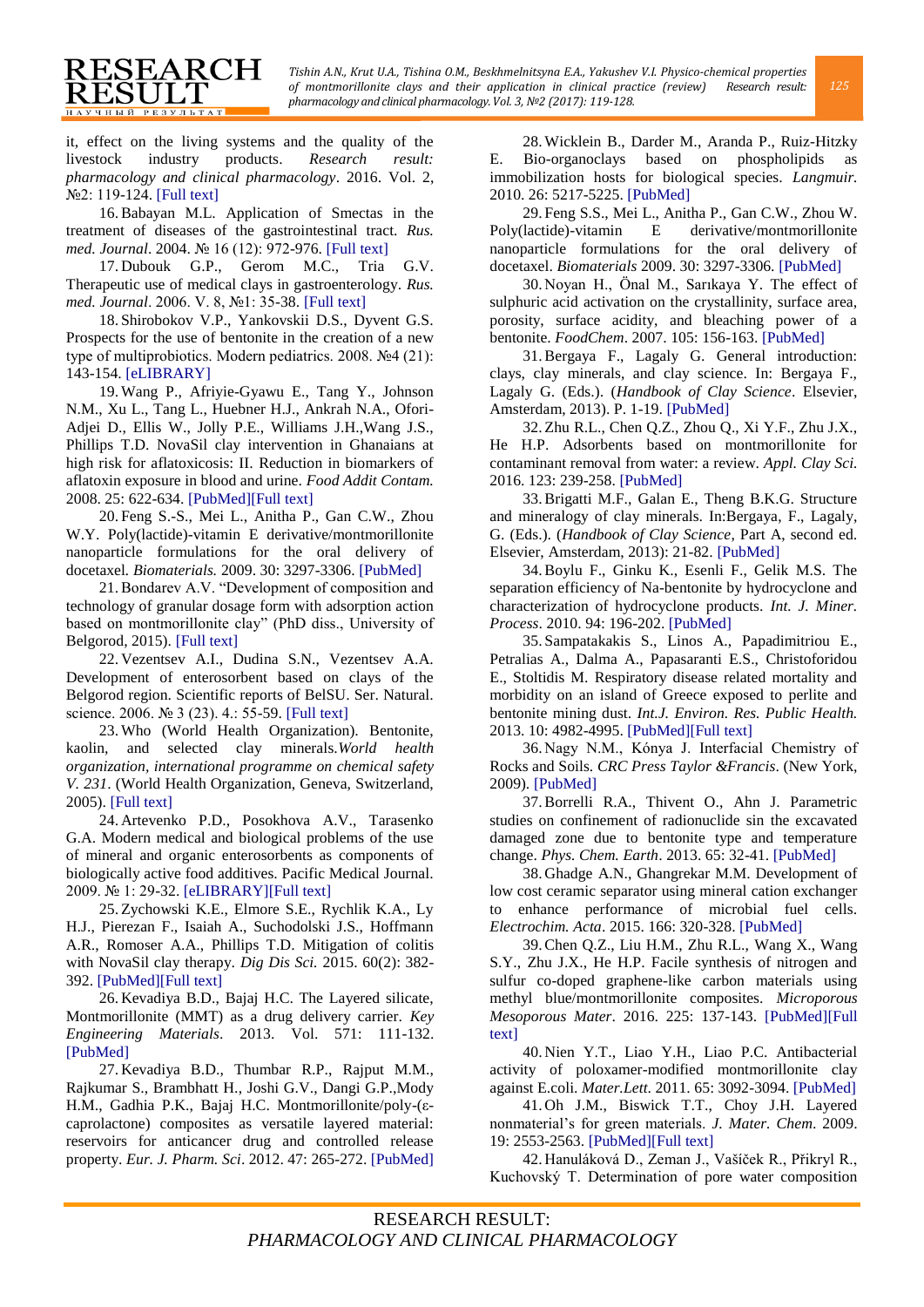during long term interaction of bentonite substrates with water media: comparative study. *Appl. ClaySci*. 2013. 80- 81: 69-75. [\[PubMed\]](http://cat.inist.fr/?aModele=afficheN&cpsidt=27722755)

RESEARCH

**RESULT НАУЧНЫЙ РЕЗУЛЬТА** 

<span id="page-7-0"></span>43.Elmoubarki R., Mahjoubi F.Z., Tounsadi H., Moustadraf J., Abdennouri M., Zouhri A., ElAlban A., Barka N. Adsorption of textile dyes on raw and decanted Moroccan clays: kinetics, equilibrium and thermodynamics. *Water Resour. Industry*. 2015. 9: 16-29. [\[PubMed\]](https://www.scopus.com/record/display.uri?eid=2-s2.0-84922060907&origin=inward&txGid=96907866D5489AC75B9367E1271A9494.wsnAw8kcdt7IPYLO0V48gA%3a8)

<span id="page-7-1"></span>44. Yan L., Qin L., Yu H., Li S., Shan R., Du B. Adsorption of acid dyes from aqueous solution by CTMAB modified bentonite: kinetic and isotherm modelling. *J. Mol. Liq*. 2015. 21: 1074-1081. [\[PubMed\]\[Full text\]](http://www.sciencedirect.com/science/article/pii/S0167732215303251)

<span id="page-7-2"></span>45.Eren E. Adsorption performance and mechanism in binding of azo dye by raw bentonite. *Clean Soil Air Water*. 2010. 38: 758-763[. \[PubMed\]](http://onlinelibrary.wiley.com/doi/10.1002/clen.201000060/full)

<span id="page-7-3"></span>46. Ngulube T., Gumbo J.R., Masindi V., Maity A. An update on synthetic dyes adsorption onto clay based minerals: A state-of-art review. *Journal of Environmental Management*. 2017. V. 191: 35-57[. \[Full text\]](http://www.academia.edu/31268830/An_update_on_synthetic_dyes_adsorption_onto_clay_based_minerals_A_state-of-art_review)

<span id="page-7-4"></span>47. Huang R., Wang B., Yang B., Zheng D., Zhang Z. Equilibrium, kinetic and thermodynamic studies of adsorption of Cd (II) from aqueous solution onto HACCbentonite. *Desalination*. 2011. 280: 297-304. [\[PubMed\]\[Full text\]](http://www.sciencedirect.com/science/article/pii/S0011916411006473)

<span id="page-7-5"></span>48. Murray H.H. Bentonite applications. In: Murray, H.H. (Ed.). *Developments in Clay Science.* (Elsevier, Amsterdam, 2006), P. 111-130[. \[PubMed\]](http://www.sciencedirect.com/science/article/pii/S157243520602006X)

<span id="page-7-6"></span>49. Fu Y., Chung D.D.L. Coagulation of oil in water using sawdust, bentonite and calcium hydroxide to form floating sheets. *Appl. Clay Sci*. 2011. 53: 634-641. [\[PubMed\]\[Full text\]](http://www.sciencedirect.com/science/article/pii/S0169131711001931)

<span id="page-7-7"></span>50.Barbanti D., D'Orazio M., Versari A. Study on some sorption properties of bentonites for their potential use in food technology. *J. Food Eng*. 1997. 33: 193-206. [\[eLIBRARY\]](http://elibrary.ru/item.asp?id=391947)

<span id="page-7-8"></span>51. Allo W.A., Murray H.H. Mineralogy, chemistry and potential applications of a white bentonite in San Juan province, Argentina. *Appl. Clay Sci*. 2004. 25: 237-243. [\[PubMed\]](http://www.sciencedirect.com/science/article/pii/S0169131703002461)

<span id="page-7-9"></span>52. Sidhoum D.A., Socías-Viciana M.M., Ureña-Amate M.D., Derdour A., González-Pradas E., Debbagh-Boutarbouch N. Removal of paraquat from water by an Algerian bentonite. *Appl. Clay Sci.* 2013. 83-84: 441-448. [\[PubMed\]\[Full text\]](https://www.researchgate.net/publication/271601578_Effects_of_bentonite_on_different_cell_types_A_brief_review)

<span id="page-7-10"></span>53. Yuan G.D., Theng B.K.G., Churchman G.J., Gates W.P. Clays and clay minerals for pollution control. In: Bergaya, F., Lagaly, G. (Eds.). (*Handbook of Clay Science*, Part B, second ed. Elsevier, Amsterdam, 2013): 587-644. [\[PubMed\]](http://www.sciencedirect.com/science/article/pii/B9780080982595000214)

<span id="page-7-11"></span>54. Komine H. Simplified evaluation for swelling characteristics of bentonites. *Eng. Geol*. 2004. 71; 256- 279[. \[PubMed\]\[Full text\]](https://waseda.pure.elsevier.com/en/publications/simplified-evaluation-for-swelling-characteristics-of-bentonites)

<span id="page-7-12"></span>55.Liang X., Xu Y., Tan X., Wang L., Sun Y., Lin D., Sun Y., Qin X., Wang Q. Heavy metal adsorbents mercapto and amino functionalized palygorskite: preparation and characterization. *Colloids Surf.* 2013. A426: 98-105[. \[PubMed\]](http://www.sciencedirect.com/science/article/pii/S0927775713002033)

<span id="page-7-13"></span>56.Bui Quang Cu , Nguen Hoai Chao, Vesentsev A.I., Buhanov V.D. , Sokolovsky P.V., Mihaylyukova M.O. The antibacterial properties of modified bentonite deposit tam bo. Research result: pharmacology and clinical pharmacology. Vol. 2, №3 (2016): 63-74. [\[eLIBRARY\]\[Full text\]](http://elibrary.ru/item.asp?id=28427630)

<span id="page-7-14"></span>57.Elkhalifah A.E.I., Maitra S., Bustam M.A., Murugesan T. Effects of exchanged ammonium cation son structure characteristics and  $CO<sub>2</sub>$  adsorption capacities of bentonite clay. *Appl. Clay Sci*. 2013. 83-84: 391-398. [\[PubMed\]](http://www.sciencedirect.com/science/article/pii/S0169131713002214)

<span id="page-7-15"></span>58. Huang Y., Zhang M., Zou H., Li X., Xing M., Fang X., He J. Genetic damage and lipid peroxidation in workers occupationally exposed to organic bentonite particles*. Mutat. Res*. 2013. 751: 40-44[. \[PubMed\]](https://www.ncbi.nlm.nih.gov/pubmed/23131315)

<span id="page-7-16"></span>59. Karagüzel C., Çetinel T., Boylu F., Çinku K., Çelik M.S. Activation of (Na, Ca)-bentonites with soda and MgO and their utilization as drilling mud. *Appl. Clay Sci*. 2010. 48: 398-404[. \[PubMed\]](http://www.sciencedirect.com/science/article/pii/S016913171000027X)

<span id="page-7-17"></span>60.Wallis P.J., Gates W.P., Patti A.F., Scot J.L., Teoh E. Assessing and improving thecatalytic activity of K-10 montmorillonite. *Green Chem.* 2007. 9: 1-8. [\[Full](https://www.academia.edu/18318851/Assessing_and_improving_the_catalytic_activity_of_K-10_montmorillonite)  [text\]](https://www.academia.edu/18318851/Assessing_and_improving_the_catalytic_activity_of_K-10_montmorillonite)

<span id="page-7-18"></span>61. Karimi L., Salem A. The role of bentonite particle size distribution on kinetic of cation exchange capacity. *J. Ind. Eng. Chem.* 2011. 17: 90-95. [\[PubMed\]](http://www.sciencedirect.com/science/article/pii/S1226086X10002789)

<span id="page-7-19"></span>62. Komadel P., Madejová J. Acid activation of clay minerals. In: Bergaya F., Lagaly G.(Eds.). (*Handbook of Clay Science*. Elsevier, Amsterdam, 2013). P. 385-409. [\[PubMed\]](http://www.sciencedirect.com/science/article/pii/B9780080982588000134)

<span id="page-7-20"></span>63.Murray H.H. Traditional and new applications for kaolin, smectite, and palygorskite: a general overview. *Appl. Clay Sci.* 2000. 17: 207-221[. \[PubMed\]](http://www.sciencedirect.com/science/article/pii/S0169131700000168)

<span id="page-7-21"></span>64.Murray H.H. Bentonite applications. In: Murray, H.H. (Ed.), (*Developments in ClayScience*. Elsevier, Amsterdam, 2006). P. 111-130[. \[PubMed\]](http://www.sciencedirect.com/science/article/pii/S157243520602006X)

<span id="page-7-22"></span>65.Masindi V., Gitari W.M., Ngulube T. Defluoridation of drinking water using  $Al^{3+}$ -modified bentonite clay: optimization of fluoride adsorption conditions. *Toxicol. Environ. Chem*. 2014. 96 (9): 1294- 1309[. \[Full text\]](http://www.tandfonline.com/doi/pdf/10.1080/02772248.2014.977289)

<span id="page-7-23"></span>66. Sarkar B., Megharaj M., Xi Y., Naidu R. Structural characterisation of Arquad<sup>®</sup>2HT-75 organobentonites: surface charge characteristics and environmental application. *J. Hazard. Mater*. 2011. 195: 155-161. [\[PubMed\]](https://www.ncbi.nlm.nih.gov/pubmed/21885189)

<span id="page-7-24"></span>67.Ma J., Cui B., Dai J., Li D. Mechanism of adsorption of anionic dye from aqueous solutions onto organobentonite. *J. Hazard. Mater*. 2011. 186: 1758-1765. [\[PubMed\]](https://www.ncbi.nlm.nih.gov/pubmed/21227582)

<span id="page-7-25"></span>68.Masindi V., Gitari W.M., Ngulube T. Kinetics and equilibrium studies for removal of fluoride from underground water using cryptocrystalline magnesite. *J. Water Reuse Desal*. 2015. 1: 282-292. [\[Full text\]](https://www.academia.edu/24762389/Kinetics_and_equilibrium_studies_for_removal_of_fluoride_from_underground_water_using_cryptocrystalline_magnesite)

<span id="page-7-26"></span>69.López-Galindo A., Viseras C. Pharmaceutical and cosmetic applications of clays. In: Wypych F., Satyanarayana K.G. (Eds.). (*Clay Surfaces: Fundamentals and Applications*. Elsevier, Armsterdam, 2004). P. 267- 289[. \[PubMed\]](http://claymin.geoscienceworld.org/content/41/2/691.full)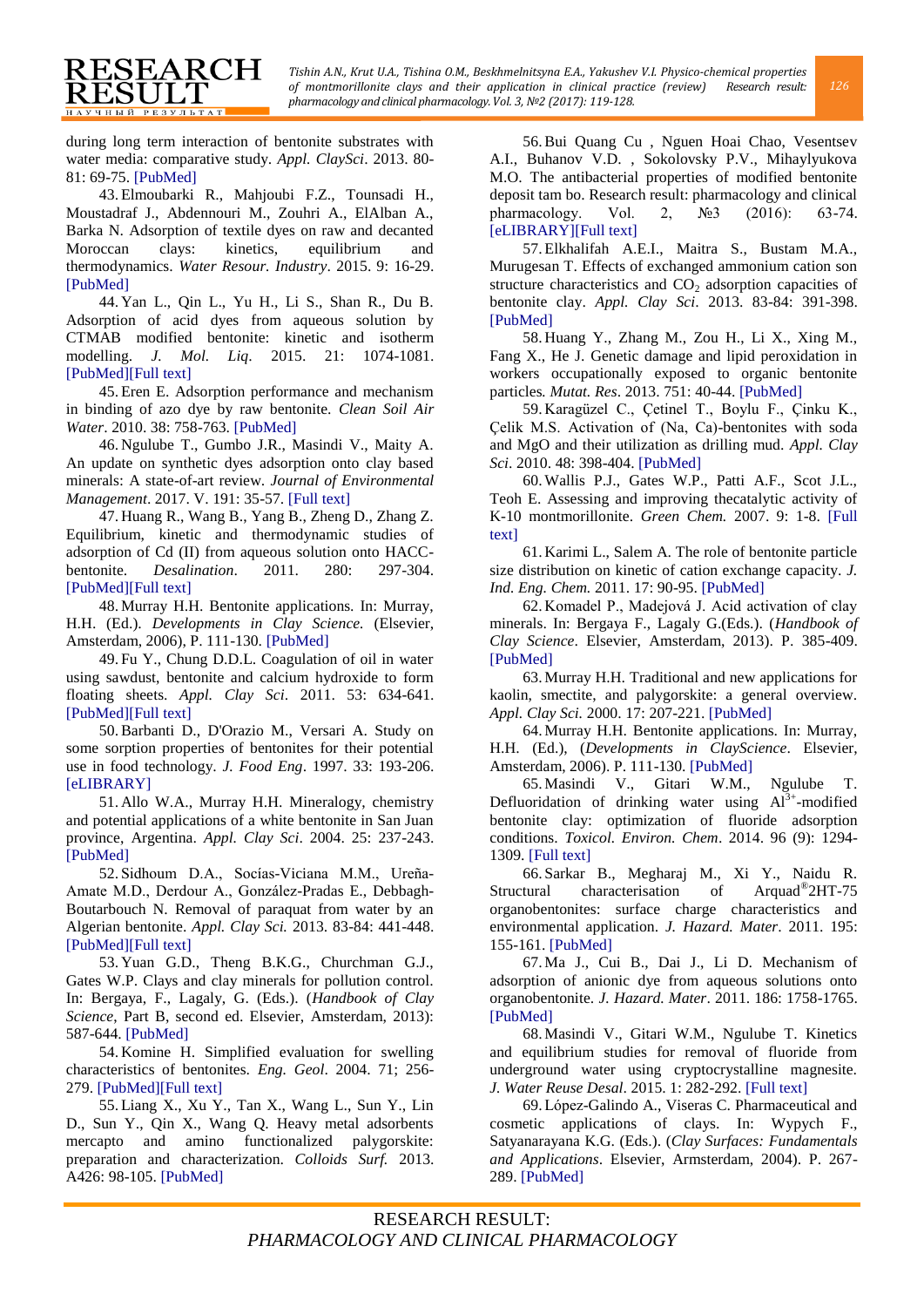<span id="page-8-0"></span>70.Rodrigues L.A.S., Figueiras A., Veiga F., Freitas R.M., Nunes L.C.C., Silva Filho E.C., Leite C.M.S.,. The systems containing clays and clay minerals from modified drug release:a review. *Colloids Surf. B: Biointerfaces* 2013. 103: 642-651. [\[PubMed\]\[Full text\]](https://www.ncbi.nlm.nih.gov/pubmed/23253474)

RESEARCH

RESULT **НАУЧНЫЙ РЕЗУЛЬТАТ** 

<span id="page-8-1"></span>71.Carretero M.I. Clay minerals and their beneficial effects upon human health: a review. *Appl. Clay Sci.* 2002. 2: 155-163. [\[PubMed\]\[Full text\]](http://www.sciencedirect.com/science/article/pii/S0169131701000850)

<span id="page-8-2"></span>72. Viseras C., Cerezo P., Sanchez R., Salcedo I., Aguzzi C. Current challenges in clay minerals for drug delivery. *Appl. Clay Sci*. 2010. 48: 291-295[. \[PubMed\]](http://www.sciencedirect.com/science/article/pii/S0169131710000219)

<span id="page-8-3"></span>73.Zhang W., Ding Y., Boyd S.A., Teppen B.J., Li H. Sorption and desorption of carbamazepine from water by smectite clays. *Chemosphere.* 2010. 81: 954-960. [\[PubMed\]](https://www.ncbi.nlm.nih.gov/pubmed/20797761)

<span id="page-8-4"></span>74. Dong Y., Feng S. Poly(D,L-lactide-coglycolide)/montmorillonite nanoparticles for oral delivery of anticancer drugs. *Biomaterials* 2005. 26: 6068-6076. [\[PubMed\]](https://www.ncbi.nlm.nih.gov/pubmed/15894372)

<span id="page-8-5"></span>75.Lin F.H., Lee Y.H., Jian C.H., Wonga J.M., Shieha M.J.,Wang C.Y. A study of purified montmorillonite intercalated with 5-fluorouracil as drug carrier. *Biomaterials* 2002. 23: 1983-1987. [\[PubMed\]\[Full](https://www.ncbi.nlm.nih.gov/pubmed/11996039)  [text\]](https://www.academia.edu/16972002/A_study_of_purified_montmorillonite_intercalated_with_5-fluorouracil_as_drug_carrier)

<span id="page-8-6"></span>76.Choy J.H., Choi S.J., Oh J.M., Park T. Clay minerals and layered double hydroxidesfor novel biological applications. *Appl. Clay Sci*. 2007. 36: 122-132. [\[PubMed\]](http://www.sciencedirect.com/science/article/pii/S0169131706001517)

<span id="page-8-7"></span>77.Emami-Razavi S.H., Esmaeili N., Forouzannia S.K., Amanpour S., Rabbani S., Alizadeh A.M., Mohagheghi M.A. Effect of bentonite on skin wound healing: experimental study in the rat model. *ActaMed. Iran.* 2006. 44: 235-240. [\[PubMed\]\[Full text\]](https://www.researchgate.net/publication/237403615_Effect_of_Bentonite_on_skin_wound_healing_Experimental_study_in_the_rat_model)

<span id="page-8-8"></span>78. Dominy N.J., Davoust E., Minekus M. Adaptive function of soil consumption: an in vitro study modeling the human stomach and small intestine. *J. Exp. Biol*. 2004. Vol. 207. Pt. 2: 319-324[. \[PubMed\]\[Full text\]](https://www.ncbi.nlm.nih.gov/pubmed/14668315)

<span id="page-8-9"></span>79.Carretero M.I., Gomes C.S.F., Tateo F. Developments in Clay Science 1. Clays and human health. In: Bergaya F., Theng B.K.G., Lagaly G. (eds) *Handbook of Clay Science*. (Elsevier; Amsterdam, 2006): 717-741. [\[Full text\]](http://projects.itn.pt/Nanosar_30_Pub_PTDC_GEO_FIQ_1822_2014/ICGT06.pdf)

<span id="page-8-10"></span>80. Ferrell R.E. Medicinal clay and spiritual healing. *Clays and Clay Minerals*. 2008. 56: 751-760[. \[PubMed\]](https://www.researchgate.net/publication/249899947_Medicinal_clay_and_spiritual_healing)

<span id="page-8-11"></span>81.Wilson M.J. Clay mineralogical and related characteristics of geophagic materials. *Journal of Chemical Ecology*. 2003. 29: 1525-1547. [\[PubMed\]\[Full](https://link.springer.com/article/10.1023/A:1024262411676)  [text\]](http://download.springer.com/static/pdf/877/art%253A10.1023%252FA%253A1024262411676.pdf?originUrl=http%3A%2F%2Flink.springer.com%2Farticle%2F10.1023%2FA%3A1024262411676&token2=exp=1494750924~acl=%2Fstatic%2Fpdf%2F877%2Fart%25253A10.1023%25252FA%25253A10242)

<span id="page-8-12"></span>82.Carretero M.I., Lagaly G. Clays and health: An introduction. *Applied Clay Science*. 2007. 36: 1-3. [\[PubMed\]\[Full text\]](http://www.sciencedirect.com/science/article/pii/S0169131706001414)

<span id="page-8-13"></span>83.Carretero M.I., Pozo M. Clay and non-clay mineral sin the pharmaceutical industry part I. Excipients and medical applications. *Appl. Clay Sci*. 2009. 46: 73-80. [\[PubMed\]](http://www.sciencedirect.com/science/article/pii/S016913170900177X)

<span id="page-8-14"></span>84.Carretero M.I., Pozo M. Clay and non-clay minerals in the pharmaceutical and cosmetic industries part II. Active ingredients. *Appl. Clay Sci*. 2010. 47: 171- 181[. \[Full text\]](https://faculty.unlv.edu/buckb/Dana/Carretero%20and%20Pozo%202010.pdf)

<span id="page-8-15"></span>85. Vezentsev A.I., Dudina S.N., Vezentsev A.A. Development of enterosorbent based on clays of the Belgorod region. Scientific reports of BelSU. Ser. Natural. science. 2006. № 3 (23). 4.: 55-59. [\[Full text\]](http://dspace.bsu.edu.ru/bitstream/123456789/3796/1/Vezentseva%20A.I._Razrabotka.pdf)

<span id="page-8-16"></span>86. Korolkova S.V. "Colloid-chemical properties of montmorillonite-illite clays activated with salt solutions" (PhD diss., University of Belgorod, 2012). [\[Full text\]](https://www.google.ru/url?sa=t&rct=j&q=&esrc=s&source=web&cd=2&ved=0ahUKEwiojMbvje_TAhVlM5oKHWXxAAcQFggqMAE&url=http%3A%2F%2Fwww.bstu.ru%2Fshared%2Fattachments%2F34798&usg=AFQjCNFyt7RsMjwjCLxnIQ_q87NDmKY_mQ&sig2=dedUkn7sU83PnBXlsv1XVw)

<span id="page-8-17"></span>87.Liashenko N.V. Peculiarities of enterosorption via nasointestinal probe using sorbent diosmectite. *Klin. Khir*. 2014. Vol. 12: 16-18. [\[PubMed\]](https://www.ncbi.nlm.nih.gov/pubmed/25842877)

<span id="page-8-18"></span>88.Carretero M.I., Gomes C., Tateo F. Clays and human health. In: Bergaya F., Theng B.K.G., Lagaly G. (Eds.). *Handbook of Clay Science*. (Elsevier, Amsterdam, 2006): 717-741[. \[PubMed\]](http://www.sciencedirect.com/science/article/pii/S157243520501024X)

<span id="page-8-19"></span>89.Chernenko V.V, Kharchenko N.V. The influence of smecta on the cytoprotective properties of the mucosa of the digestive canal. *Medical practice*. 2001. № 5–6: 164-166. [\[eLIBRARY\]](http://www.fesmu.ru/elib/Article.aspx?id=68643)

<span id="page-8-20"></span>90.Zychowski K.E. Mitigation of colitis with NovaSil clay therapy. *Dig. Dis. Sci*. 2015. Vol. 60. № 2: 382-392. [\[PubMed\]\[Full text\]](https://www.ncbi.nlm.nih.gov/pubmed/25240298)

<span id="page-8-21"></span>91. Dupont C., Vernisse B. Anti-diarrheal effects of diosmectite in the treatment of acute diarrhea in children: a review. *Pediatr Drugs*. 2009. 11: 89-99. [\[PubMed\]](https://www.ncbi.nlm.nih.gov/pubmed/19301931)

<span id="page-8-22"></span>92. Polevaya E.V., Vakhitov T.YA. Sitkin S.I. Mechanisms of psyllium action in intestinal infections. *Gastroenterology of Saint-Petersburg*. 2012. 2–3: 10-13. [\[eLIBRARY\]\[Full text\]](http://elibrary.ru/item.asp?id=22825029)

<span id="page-8-23"></span>93.Zissis G. Evaluation of the therapeutic effect of smectite rotavirus caused gastroenteritis. *Saint Peter's Hospital, Bruxelles (paraitre).* 1985: 275.

<span id="page-8-24"></span>94.Weese J.S., Cote N.M., de Gannes R.V. Evaluation of in vitro properties of di-tri-octahedral smectite on clostridial toxins and growth. *Equine Vet J*. 2003. 35: 638-641. [\[PubMed\]\[Full text\]](https://www.ncbi.nlm.nih.gov/pubmed/14649353)

<span id="page-8-25"></span>95.Bukhanov V.D., Vezentsev A.I., Filippova O.V., Nadezhdin S.V., Pankova O.N., Firsova T.I., Mikhailyukova V.O., Tishin A.N. The influence of the concentration of montmorillonite containing sorbent and pH of the culture medium on the antibiotic sensitivity of Escherichia coli, as well as the effect of ground on growth of Escherichia. *Research result: pharmacology and clinical pharmacology*. 2017. Vol. 3. №1: 97-104. [\[eLIBRARY\]\[Full text\]](http://elibrary.ru/item.asp?id=29039292)

<span id="page-8-26"></span>96. Szajewska H., Guarino A., Hojsak I., Indrio F., Kolacek S., Shamir R., Vandenplas Y., Weizman Z. Use of probiotics for management of acute gastroenteritis: a position paper by the ESPGHAN Working Group for Probiotics and Prebiotics. *J Pediatr Gastroenterol Nutr*. 2014. 58(4): 531-539. [\[PubMed\]\[Full text\]](https://www.ncbi.nlm.nih.gov/pubmed/24614141)

<span id="page-8-27"></span>97.Bekhtereva M.K., Ivanova V.V., Kosarova A.M., Semyonova S.G. Effective approaches to the treatment of acute gastroenteritis in children. Medical advice. 2015. №6: 43-46. [\[eLIBRARY\]\[Full text\]](http://elibrary.ru/item.asp?id=23798092)

<span id="page-8-28"></span>98. Das R.R., Sankar J., Naik S.S. Efficacy and safety of diosmectite in acute childhood diarrhoea: a metaanalysis. *Arch Dis Child*. 2015. 100: 704-712. [\[PubMed\]](https://www.researchgate.net/publication/273699407_Efficacy_and_safety_of_diosmectite_in_acute_childhood_diarrhoea_A_meta-analysis)

<span id="page-8-29"></span>99.WHO/UNICEF. *Ending preventable child deaths from pneumonia and diarrhoea by 2025: the integrated*